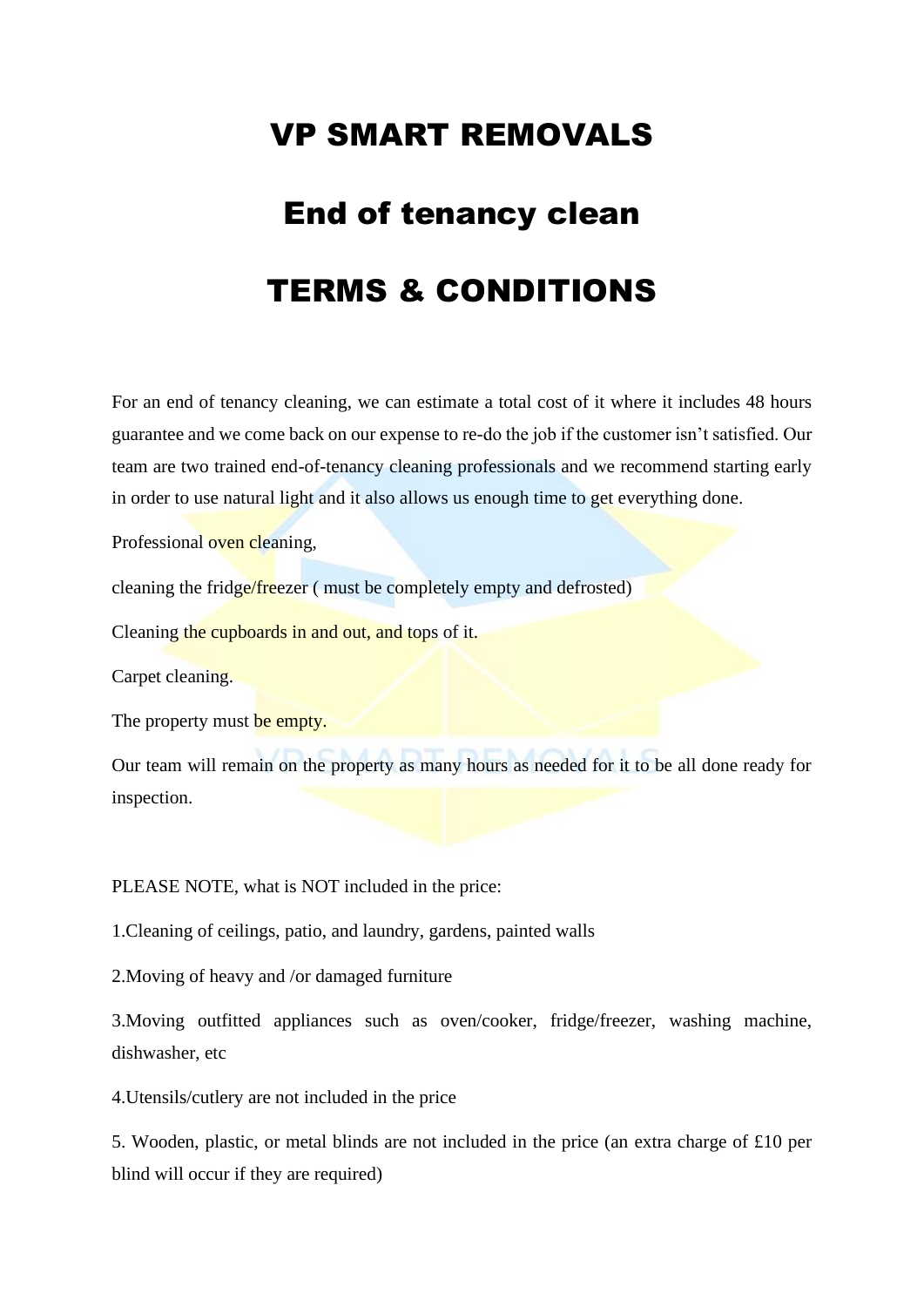Please note parking fees and Congestion charges are NOT included in the price.

## 2.1 General

2.1.1 For bedrooms bigger than 20 square meters and living rooms bigger than 40 square meters the price will increase.

2.1.2 The Customer must ensure that all personal belongings are completely moved out otherwise an additional £50 may be charged. Where belongings are present our cleaning guarantee will not apply to that area.

2.1.3 Rubbish or waste removal is not part of our end of tenancy cleaning service and will incur an additional charge.

2.1.4 If the Customer is more than 30 minutes late a late fee may apply

2.1.5 The Customer is to ensure that hot running water and electricity is provided and that there are no blocked drains. An additional charge of £50 will be applied if we have to unblock drains. Should no electricity or running water be provided we are permitted to leave the property and will not be liable, under any circumstances, for any costs associated with the cleaning not being carried out.

2.1.6 Price quoted is based on one single fridge freezer and one single oven. Larger appliances will incur a further cost to clean.

2.1.7 If ladders are required to reach high areas then this must be stated at booking.

2.1.8 Cleaning of walls, mold on walls and ceilings, the inside of toasters, kettles, and other electrical appliances is not part of our end of tenancy cleaning checklist. Wall washing needs to be added at the time of making a booking.

2.1.9 Cleaning of vacuum cleaners, ironing boards, curtains and other items left in storage cupboards is not part of our end of tenancy cleaning checklist.

2.2 Cancellations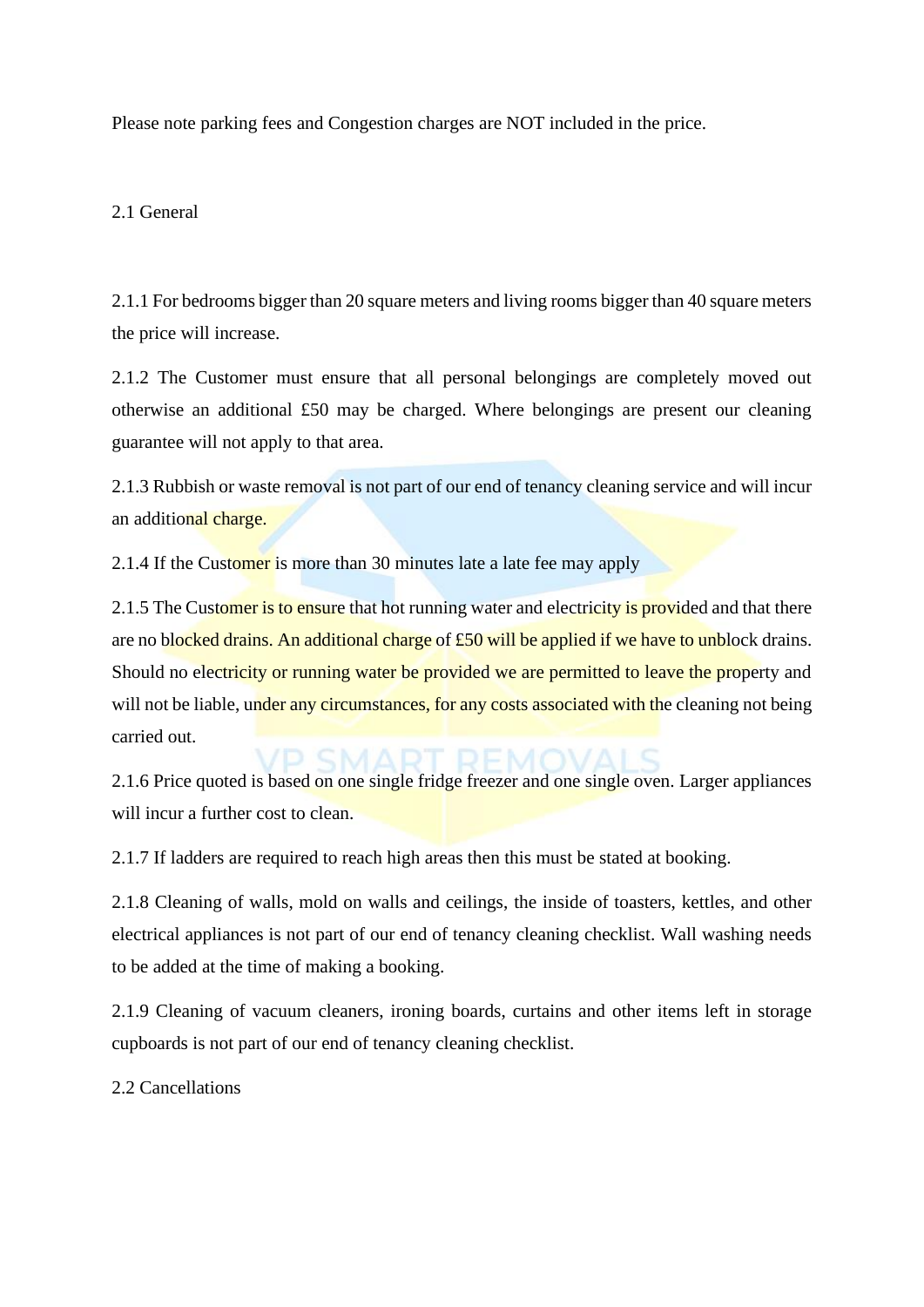2.2.1 If you cancel your cleaning appointment less than 48 hours prior to the scheduled time, we will charge you a £50 cancellation fee. Cancelling your service more than 48 hours in advance of the appointment will incur no charges.

2.2.2 If you reschedule your cleaning appointment less than 48 hours prior to the scheduled time, we will charge you a £25 cancellation fee. Rescheduling your service at least 2 days in advance of the appointment will incur no charges.

2..2.3 We reserve the right to refuse any cleaning job if the condition of the property is hazardous to the health and well being of our operatives. If we are not made aware of this before arrival and we are unable to carry out the work as a result, the Customer will be charged a 100 GBP non-refundable fee.

2.2.4 The cleaning company has the right to cancel or reschedule a service in cases where an accident or any unexpected circumstances have befallen the assigned cleaning team.

2.2.5 The Customer is liable for any mistakes they make regarding incorrect bookings. If the booking date is incorrect, and the cleaners are turned away a £65 fee will be paid by the Customer.

2.2.6 The Customer can reschedule or cancel the appointment over the phone or by e-mail.

2.3 Complaints and Cleaning Guarantee

## **VP SMART REMOVALS**

2.3.1 No refund claims will be considered once the cleaning service has been carried out.

2.3.2 All services shall be deemed to have been carried out to the Customer's satisfaction unless written notice is received by the Company with details of the complaint within 7 days of the work

being completed. We will fully investigate any complaint and attempt to resolve it in a professional and timely manner.

2.3.4 The Customer agrees to allow the Company back to re-clean and inspect any disputed areas/items before arranging a third party to carry out services or refusing to pay for the service.

2.3.5 The Company reserves the right to only offer one recovery clean per service.

2.3.6 Where access is denied for a re-clean, we are not liable for any costs associated with not being granted permission to re-enter the property and carry out the re-clean.